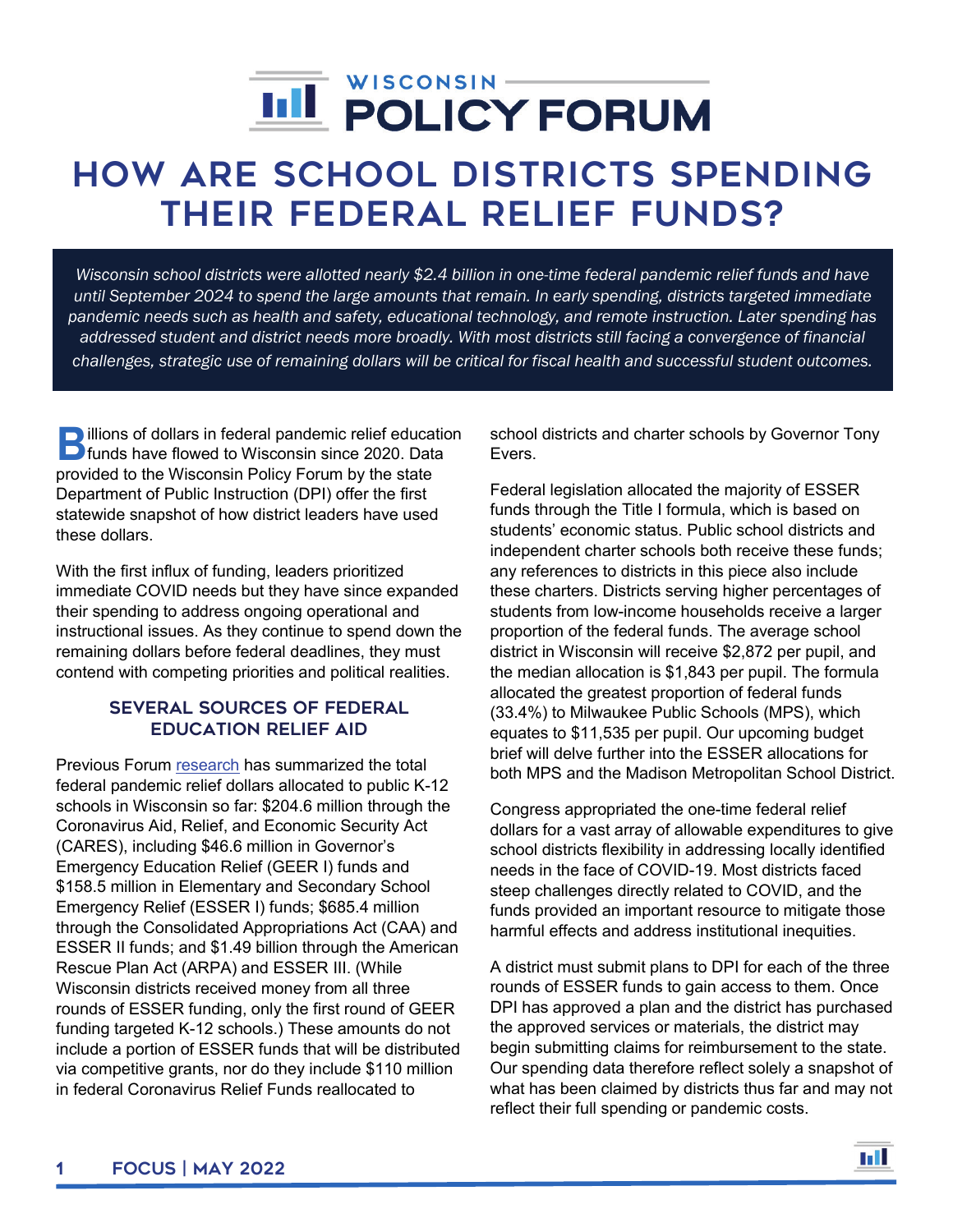#### Spending on ESSER I and GEER I

We analyzed submitted GEER I, ESSER I, and ESSER II claims to DPI for a first statewide look at the use of federal pandemic relief dollars thus far, excluding a small handful of schools for which contextual geographic data were not available. (Readers should note that capital investments on items like facilities improvements are not explicitly named in the provided DPI spending categories and therefore cannot be broken out in our analysis. We also cannot account for cases in which districts used non-GEER or ESSER money to meet pandemic needs.)

Statewide, GEER I funds went predominantly toward investments in educational technology (37.8%) and preparedness and response to COVID-19 (36.4%), followed by addressing long-term school closure (22.6%).

ESSER I funds followed a similar pattern, with even larger investments in educational technology (41.9%), followed by preparedness and response to COVID-19 (32.3%) and addressing long-term school closure (18.8%) (see Figure 1).

[Sample specific costs](https://docs.google.com/document/d/1K78BQsDluMQ0aDTzd0Qb1gQKmLXVhfRYkBzXm6S3bCY/edit) associated with each of these categories include student laptops, hotspots, and instructional software (educational technology); personal protective equipment and staff training on minimizing disease spread (preparedness and response to COVID-19); and instructional materials, curriculum costs, staff professional learning, and salary reimbursements for educators' planning time to adjust

to new learning environments (addressing long-term school closure).

When we broke out these statewide ESSER I totals by districts' locale, size, and demographics, we found that these three categories remained the top categories for spending regardless of district type. Districts in different locales varied somewhat in which of the three they prioritized most, however. For example, urban and suburban districts spent the greatest amount of their ESSER I funds on educational technology (47.3% and 44.0% of their ESSER I spending, respectively), while districts in towns and in rural areas spent the most on preparedness and response to COVID-19 (44.3% and 44.4%, respectively).

The same trends held true for districts of different sizes, with the largest districts spending the most on educational technology and smaller districts spending the most on preparedness and response to COVID-19.

Districts in which students from low-income households comprise less than 25% of their student population spent the greatest proportion of their ESSER I dollars (46.6%) on preparedness and response to COVID-19. Districts with more than 50% of students from lowincome households spent the greatest proportion of their ESSER I dollars (49.3%) on educational technology. Districts serving between 25% and 50% of students from low-income households split their ESSER I expenditures more evenly than other districts, spending 35.7% on preparedness and response to COVID-19, 30.6% on addressing long-term school closure, and 30.0% on educational technology.



#### Figure 1: Technology, COVID Response Lead ESSER I Spending Items Total ESSER I funds claimed by Wisconsin K-12 districts by type of spending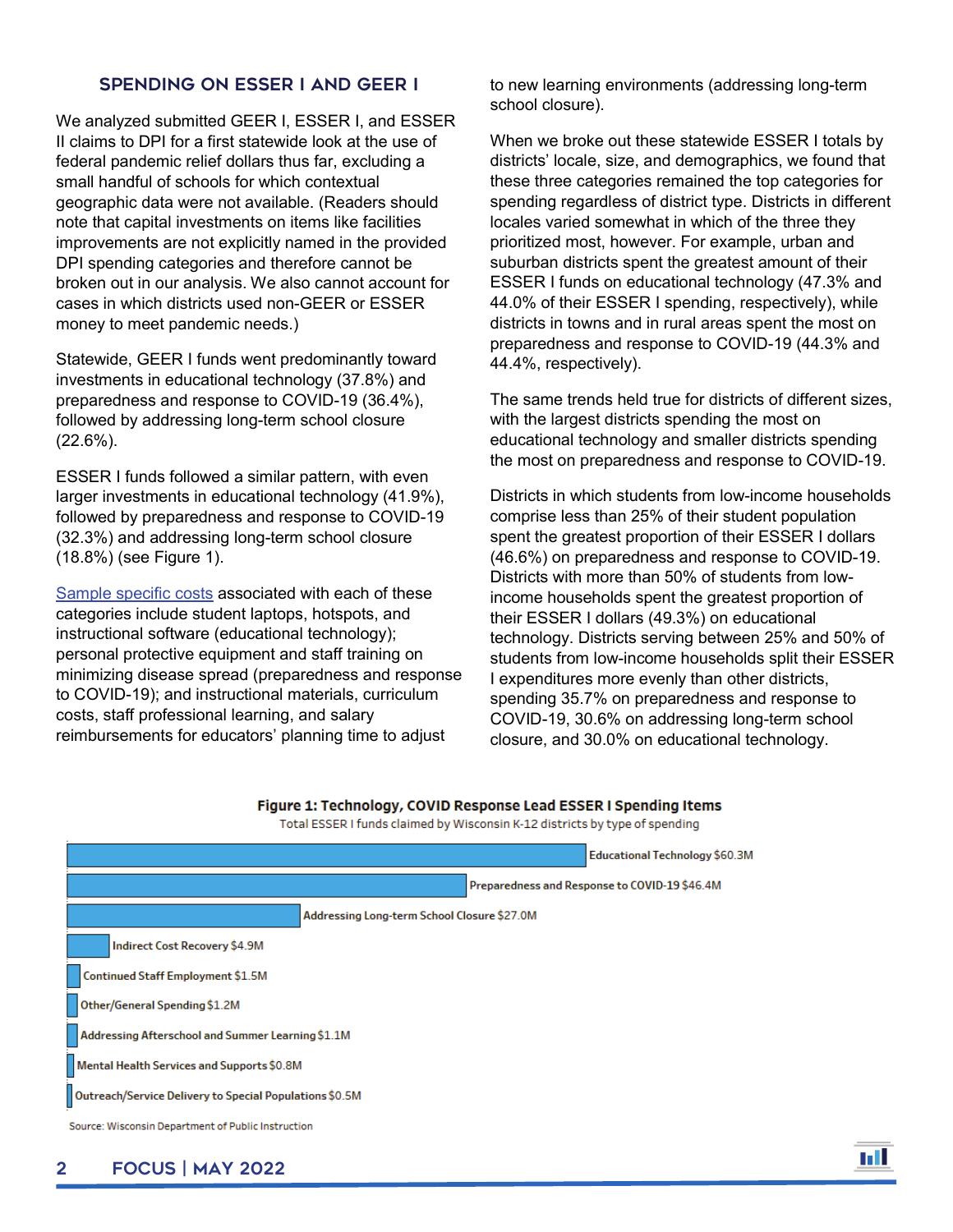These figures appear to confirm previous [Forum](https://wispolicyforum.org/research/wisconsins-digital-divide-and-its-impacts-on-learning/)  [research on the "digital divide"](https://wispolicyforum.org/research/wisconsins-digital-divide-and-its-impacts-on-learning/) that showed technology needs were greatest for districts serving the most students from low-income households and students of color. Though rural districts and their students also face significant technology challenges, previous Forum research found these districts returned [to in-person](https://wispolicyforum.org/research/where-learning-went-virtual/)  [learning](https://wispolicyforum.org/research/where-learning-went-virtual/) more quickly. The challenge of rural broadband access also may have limited what the federal dollars could accomplish for rural districts.

#### Spending on ESSER II

Districts' ESSER II spending is still underway, but claims so far already equate to nearly the full amount of ESSER I funds claimed. Districts have still primarily focused their ESSER II spending on educational technology, preparedness and response to COVID-19, and addressing long-term school closure, but in different proportions than for ESSER I. Addressing longterm school closure is now rising to the top, accounting for 36.4% of ESSER II funds claimed for reimbursement so far. Educational technology has dropped to 20.7% of expenditures claimed. The share of spending on preparedness and response to COVID-19 has remained relatively stable, at 29.4% (see Figure 2).

Rural districts, districts serving fewer than 1,000 students, and districts with less than 25% of students coming from low-income households have all continued to spend the most ESSER money on COVID-19 preparedness and response.

Other categories that accounted for minimal GEER I and ESSER I expenditures are now seeing more use. Spending on afterschool and summer learning accounts for 7.9% of ESSER II spending so far, up from 0.8% of ESSER I. This increase appears to have been largely driven by large urban districts serving a majority of students from low-income households and students of color.

Expenditures on outreach and service delivery to special populations have grown from 0.3% of ESSER I spending to 3.5% of ESSER II spending. Mental health services and supports have ticked up from 0.5% of ESSER I spending to 1.5% of ESSER II spending, a small increase that nevertheless represents an additional \$1.4 million going toward student mental health statewide.

These numbers suggest that, as the immediate shock of the pandemic has subsided, districts are starting to look more broadly at student needs and other school priorities in this new landscape.

#### Strategic Spending Challenges

While these claim amounts and categories provide important data on ESSER spending, additional context provides further insight into districts' spending considerations. Districts across the country face the challenge of determining how to use federal relief funds on the unique demands of COVID-19 without leaving budgetary holes when the one-time funds expire. Such strategic thinking typically requires intensive time and energy, both of which have been in short supply during the COVID crisis. District leaders and consultants we interviewed pointed to HVAC and education technology expenditures as examples of "easy spending" that can

| Total ESSER II funds claimed by Wisconsin K-12 districts by type of spending |
|------------------------------------------------------------------------------|
| Addressing Long-term School Closure \$51.7M                                  |
| Preparedness and Response to COVID-19 \$41.8M                                |
| <b>Educational Technology \$29.4M</b>                                        |
| Addressing Afterschool and Summer Learning \$11.3M                           |
| Outreach/Service Delivery to Special Populations \$5.0M                      |
| Mental Health Services and Supports \$2.2M                                   |
| Indirect Cost Recovery \$0.6M                                                |
| Source: Wisconsin Department of Public Instruction                           |

### Figure 2: Addressing School Closure A Main Focus of ESSER II Spending